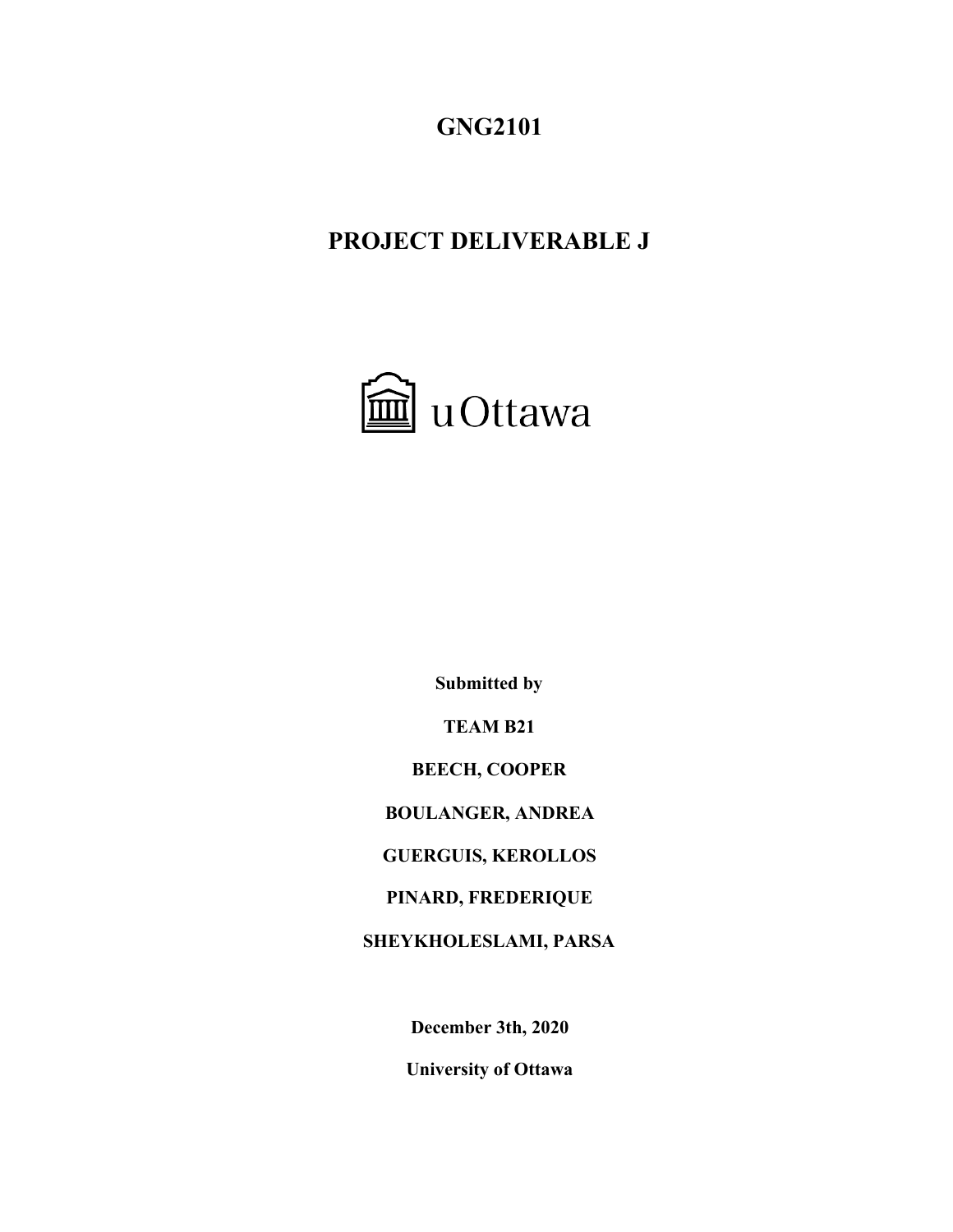#### <span id="page-1-0"></span> **Abstract**

Throughout the design course, we were asked to find a solution to help a person with hearing problems in order to make the device more functional. In addition, certain constraints must be respected such as the budget restriction which was \$ 100 as well as the time constraint. To do this, it was important to apply concepts learned in this course in order to come up with a good product design. So we did three different prototypes to end with a final product: The Auditus. We therefore created a rechargeable, water-resistant hearing aid. We did this by covering the electrical circuit with a layer of nail polish and covering the microphone with a waterproof fabric and adding a magnetic USB-C charger to the device.

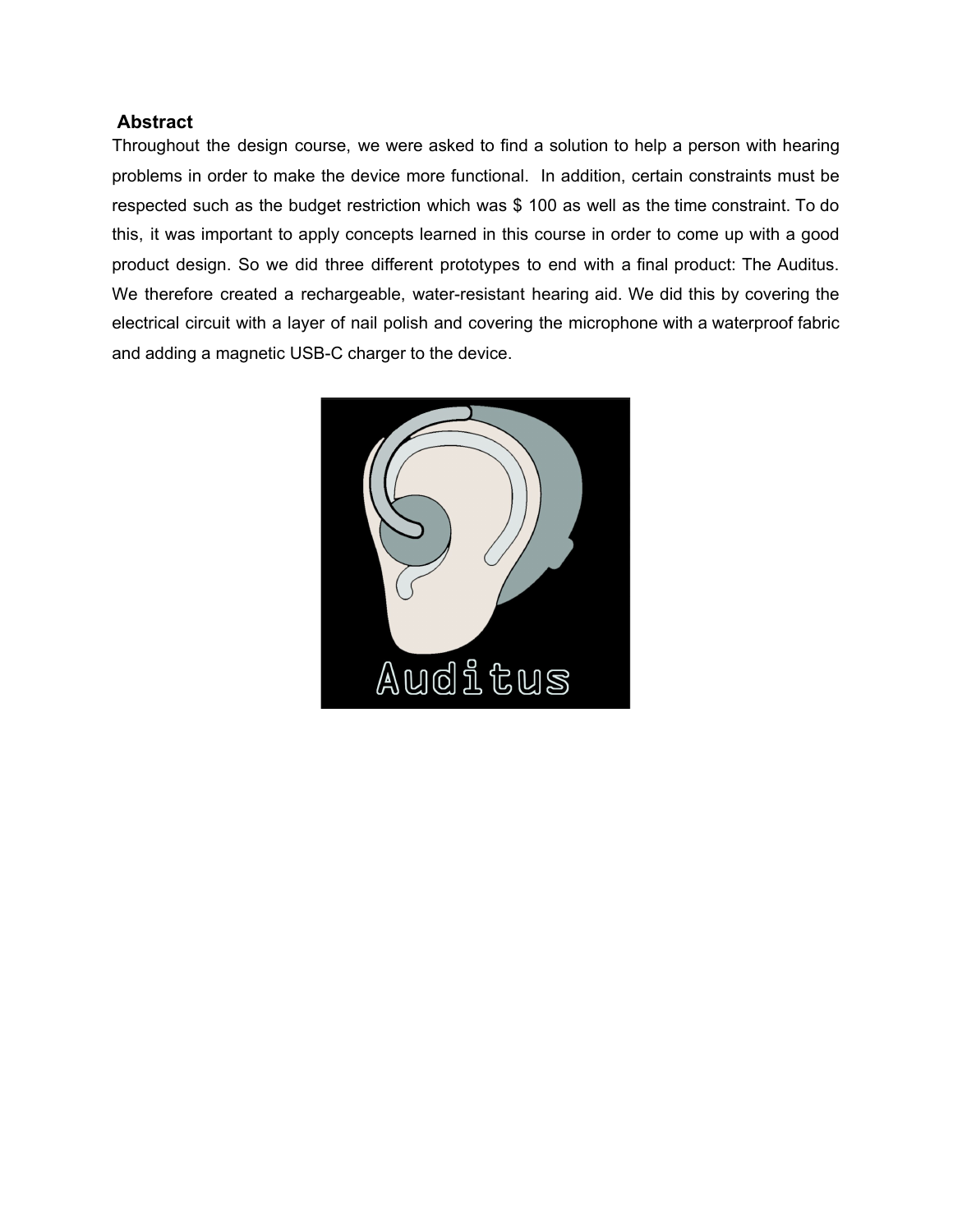### **Table of Contents**

| <b>Abstract</b>                                        | $\mathbf{2}$   |
|--------------------------------------------------------|----------------|
| Introduction                                           | 4              |
| <b>Main Body</b>                                       | 5              |
| Features:                                              | 5              |
| Instructions:                                          | 5              |
| Health and Safety:                                     | 6              |
| <b>Conclusions and Recommendations for Future Work</b> | 6              |
| <b>Bibliography</b>                                    | $\overline{7}$ |
| <b>Appendices</b>                                      | 8              |
| Table 1: Bill of materials                             | 8              |
| Figure 1: Nail polish                                  | 8              |
| Figure 2: Magnetic charger                             | 9              |
| Figure 3: Silicone                                     | 9              |
| Figure 4: Super Glue                                   | 9              |
| Figure 5: Hearing aid                                  | 10             |
| Figure 6: Silpoly fabric                               | 10             |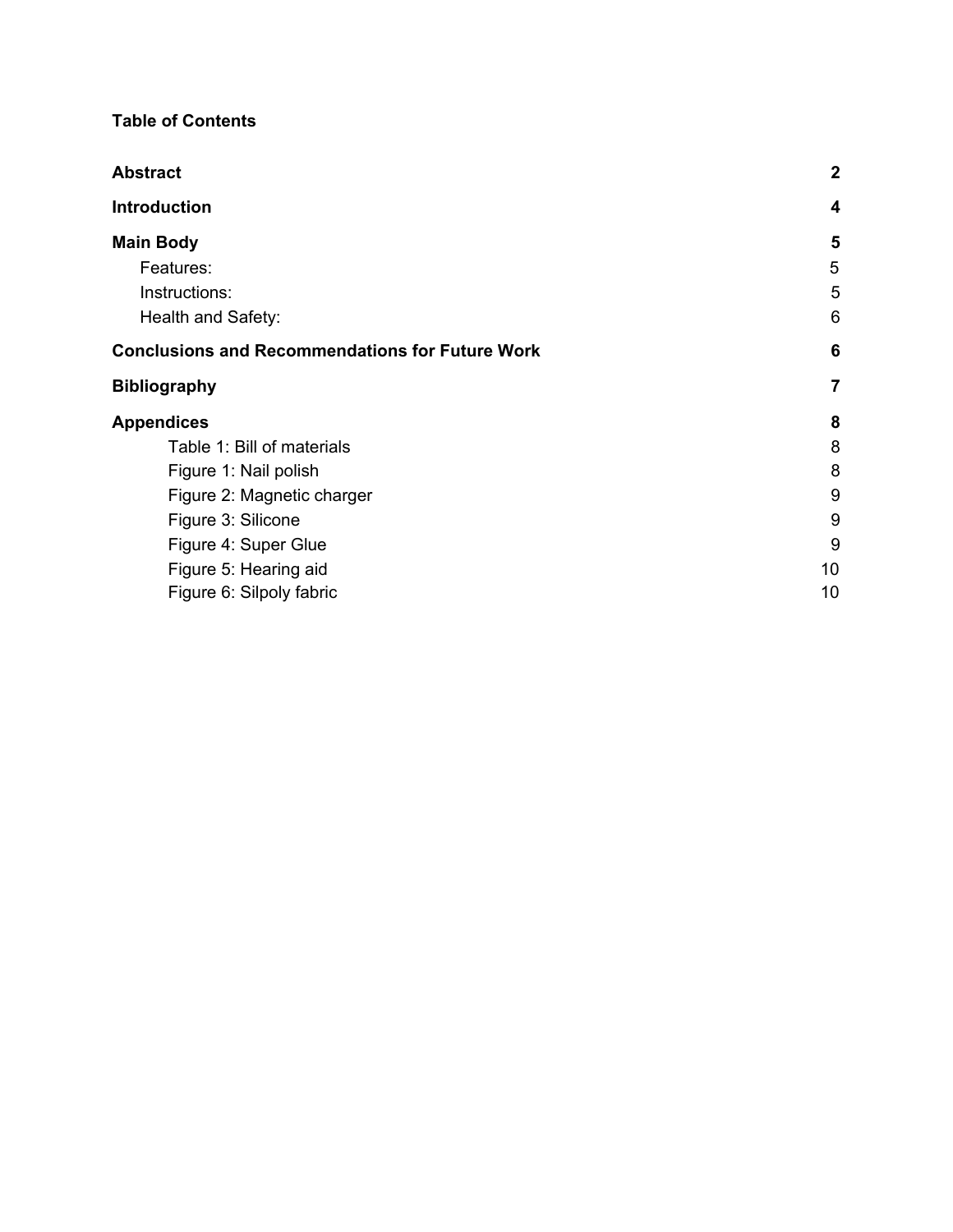#### <span id="page-3-0"></span>**Introduction**

People with hearing problems who wear hearing aids are often constrained in their day-to-day life because they are not adapted to their daily lives. In fact a study in 2011, showed that 4.6 million Canadians had hearing problems and only 25% wore a device since the device is not suitable for everyday life (Statistic Canada). Furthermore, some people have to remove their hearing aids under the rain because they aren't waterproof. This can make their security in danger, because if they walk and don't hear noise, that means that they can't hear a car or a person coming at them. Also some hearing aids have disposable batteries that need to be changed often so some people will turn the hearing aids off to save the battery when they are at home. In fact we can see that hearing aids can be very constrained. Morevere, presently in the market the hearing aids are either water resistant, but way too expensive, or less expensive but not very functional. That's why, it's important to design functional and affordable hearing aids that can be worn in everyday life without any constraints to offer a better quality life to people suffering from hearing losses. To do this, our group design Auditus, the waterproof, rechargeable hearing aids. Our product is better than what it's on the market for several reasons. First, Auditus is waterproof and really affordable. The cost of the hearing aids is less than 100\$ compared to the one the market who are 1000\$ and over. Moreover, our hearing aids are rechargeable so don't need to change the battery anymore, and people will be able to charge their device during the night. Also the autonomy of Auditus is up to 48 hours so no stress if you wear the device all day long. Secondly, our concept can apply to any type of hearing aids, then if someone really likes their model of hearing aids and don't want to change their device, they can still buy our kit to waterproof them. As we can see, Auditus is not only a device, it's a concept, that means people can buy a kit including all the material needed to waterproof their device and they only have to follow the instructions video. In fact, our concept can be very versatile and it can reach a lot of people. Knowing all the advantages of our product we can say that Auditus really improves the quality of life for a lot of people.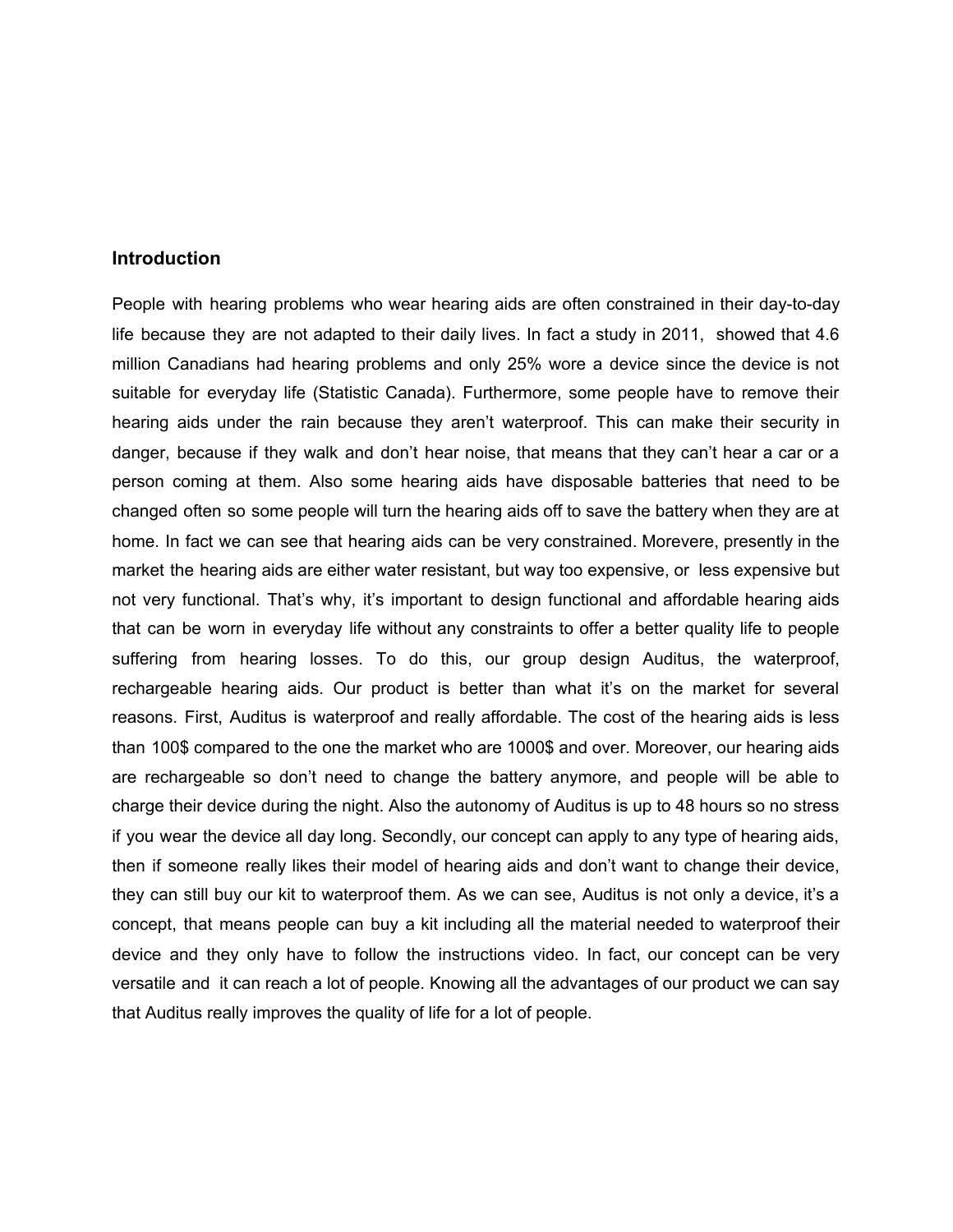#### <span id="page-4-0"></span>**Main Body**

#### <span id="page-4-1"></span>**Features:**

- **Microphone:** The small microphone in the hearing aid picks up sound that is sent to the amplifier and then fed into the speaker. It can be set to pick up sound at higher or more regular frequencies.
- **- Speaker:** The earbud shaped speaker in the hearing aid receives and projects sound inputs from the microphone amplifier. It has a range of volumes from 1-4 that it can produce sound at.
- **- Charger:** The charger is a magnetic USB-C charger that has been super glued into the hearing aid. The magnetic part of the charger connects to the cable of the charger and a small green light by the charging port of the hearing aid turns on to indicate when the hearing aid is being charged.
- **- Waterproofing:** The hearing aid is waterproofed using clear nail polish, superglue and silpoly. The nail polish was used to coat all the electronics and cover all the seams to make the hearing aid impermeable. Silpoly and superglue were used to cover the hole in front of the microphone to stop any water from touching it.

#### <span id="page-4-2"></span>**Instructions:**

- 1. Unscrew all screws in the hearing aid ( keep track of which screw goes where as they are different).
- 2. Separate the three parts of the body.
- 3. Use several coats of nail polish to cover all the electronics inside the hearing aid.
- 4. Close the hearing aid back up and screw all the screws back in.
- 5. Use several coats of nail polish and superglue to cover all the seams on the outside of the hearing aid.
- 6. Use nail polish to cover the speaker.
- 7. Use superglue to stick a strip of Silpoly on the top of the hearing aid, covering the microphone.
- 8. Plug in the magnetic charger and super glue it into the charging port.
- 9. Use a couple coats of nailpolish to cover the magnetic charger that is already plugged in.
- 10. Connect the charging cable to a power source and charge the hearing aid and turn it on.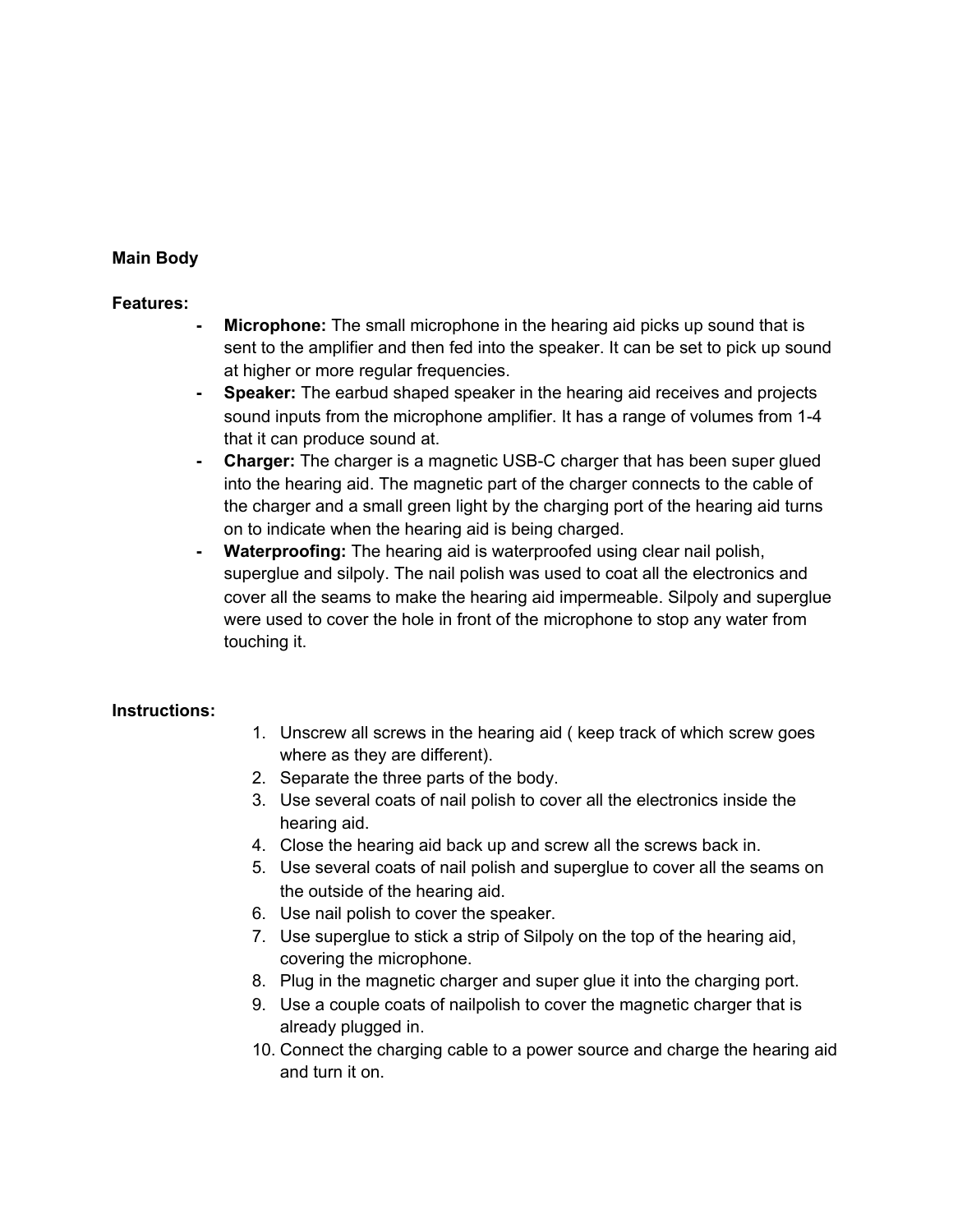#### <span id="page-5-0"></span>**Health and Safety:**

- Follow the safety guidelines on the superglue and nail polish.
- Beware loud frequencies and feedback from the speaker as it is deep in your ear and could cause long term or permanent damage.

#### <span id="page-5-1"></span>**Conclusions and Recommendations for Future Work**

There were many lessons learned throughout the designing process of the hearing aid. It was very interesting to learn how effective the nail polish was at waterproofing the electronics. The only issue in the designing process was the microphone. It was not fully waterproofed by the nail polish so it was covered with Silpoly and superglue. After applying these materials, the microphone however was no longer picking up sound through the intended hole but rather through any opening in the hearing aid that it could find. This caused the hearing aid to have feedback if it is turned on before being inserted into the ear. If inserted and then turned on, the hearing aid will work fine however the sound quality of the microphone has deteriorated a bit due to it being covered by Silpoly.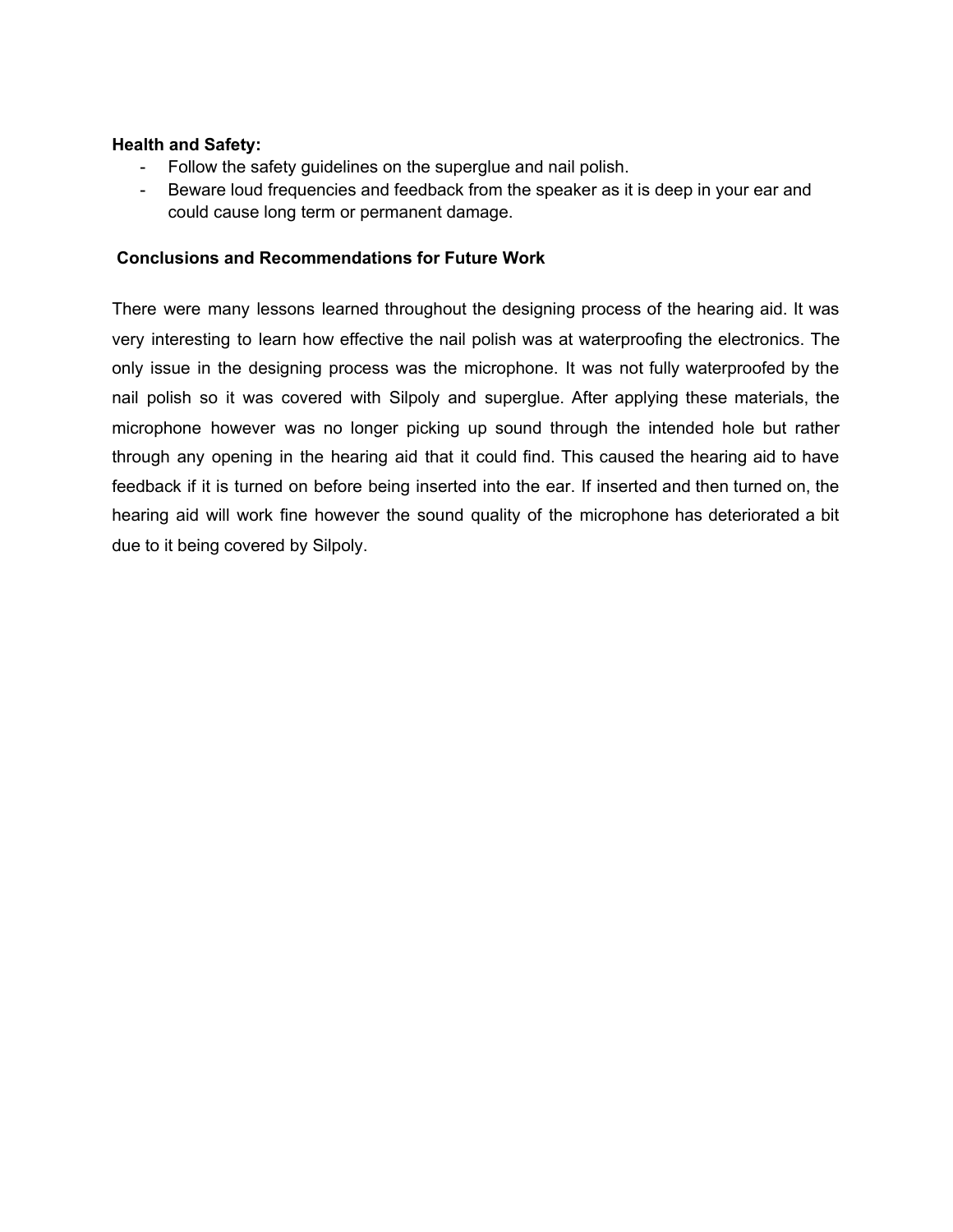## <span id="page-6-0"></span>**Bibliography**

Statistic Canada. (2020). *Rates of hearing loss among Canadians aged 20 to 70*

Retrieved from : https://www150.statcan.gc.ca/n1/pub/82-003-x/2015007/article/14206-fra.htm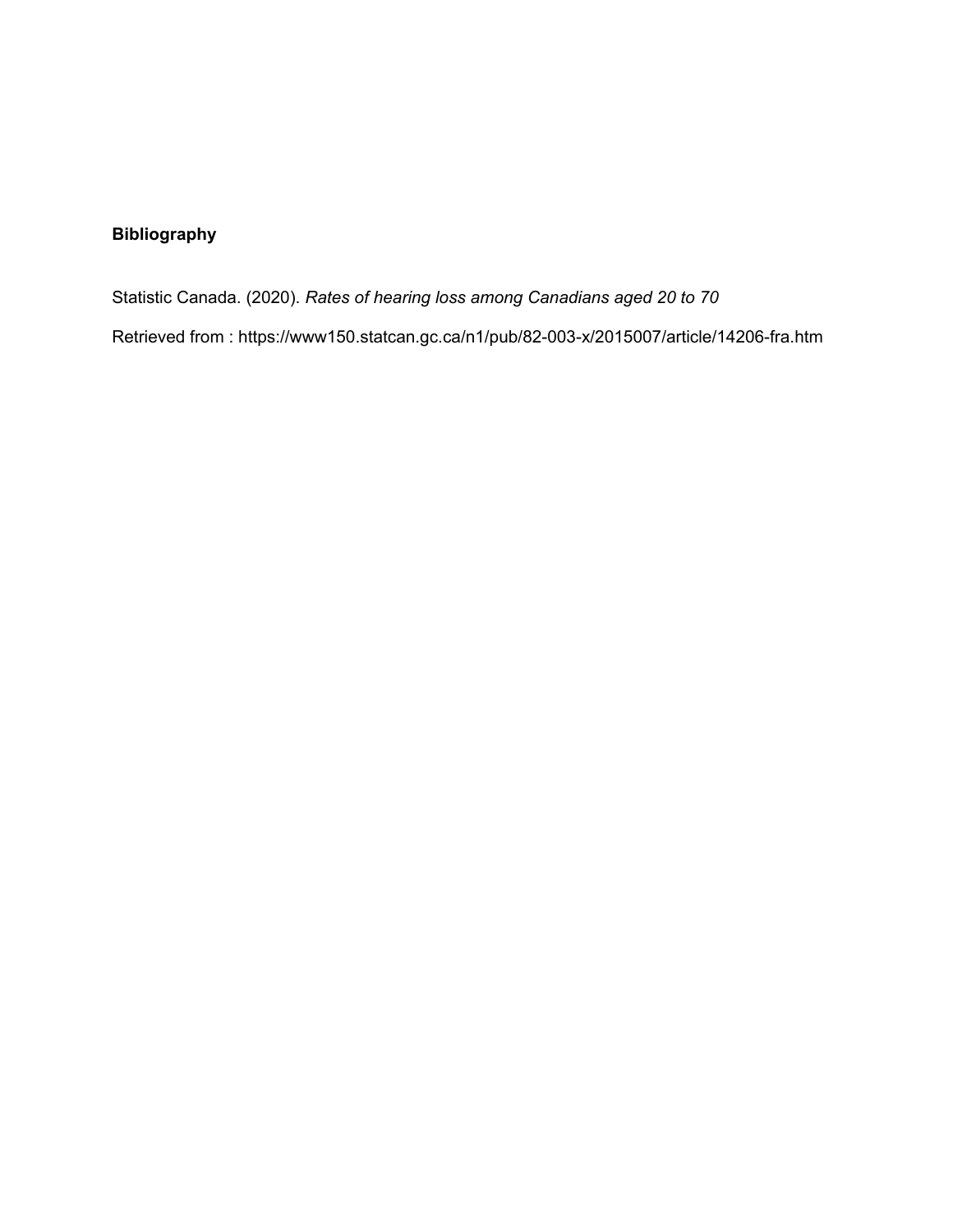## <span id="page-7-0"></span>**Appendices**

### <span id="page-7-1"></span>**Table 1: Bill of materials**

| <b>Item</b><br>number | Part name            | <b>Description</b>                     | Quantity       | Unit cost | <b>Extended cost</b> |
|-----------------------|----------------------|----------------------------------------|----------------|-----------|----------------------|
| 1                     | Hearing aid          | Digital hearing<br>amplifier           | $\overline{2}$ | \$29.99   | \$59.98              |
| 2                     | Polish               | Clear nail polish                      | 1              | \$2.47    | \$2.47               |
| 3                     | Charger              | Magnetic micro-usb<br>charger          |                | \$9.90    | \$9.90               |
| $\overline{4}$        | Silicon glue         | <b>Transparent caulking</b>            |                | \$2.17    | \$2.17               |
| 5                     | Waterproof<br>fabric | <b>Black neoprene</b><br>fabric 56x18" | 1              | \$16.99   | \$0.85               |
| <b>Total</b>          |                      |                                        |                |           | \$75.37              |

The figures below is what the kit consists of:

<span id="page-7-2"></span>

**Figure 1:** Nail polish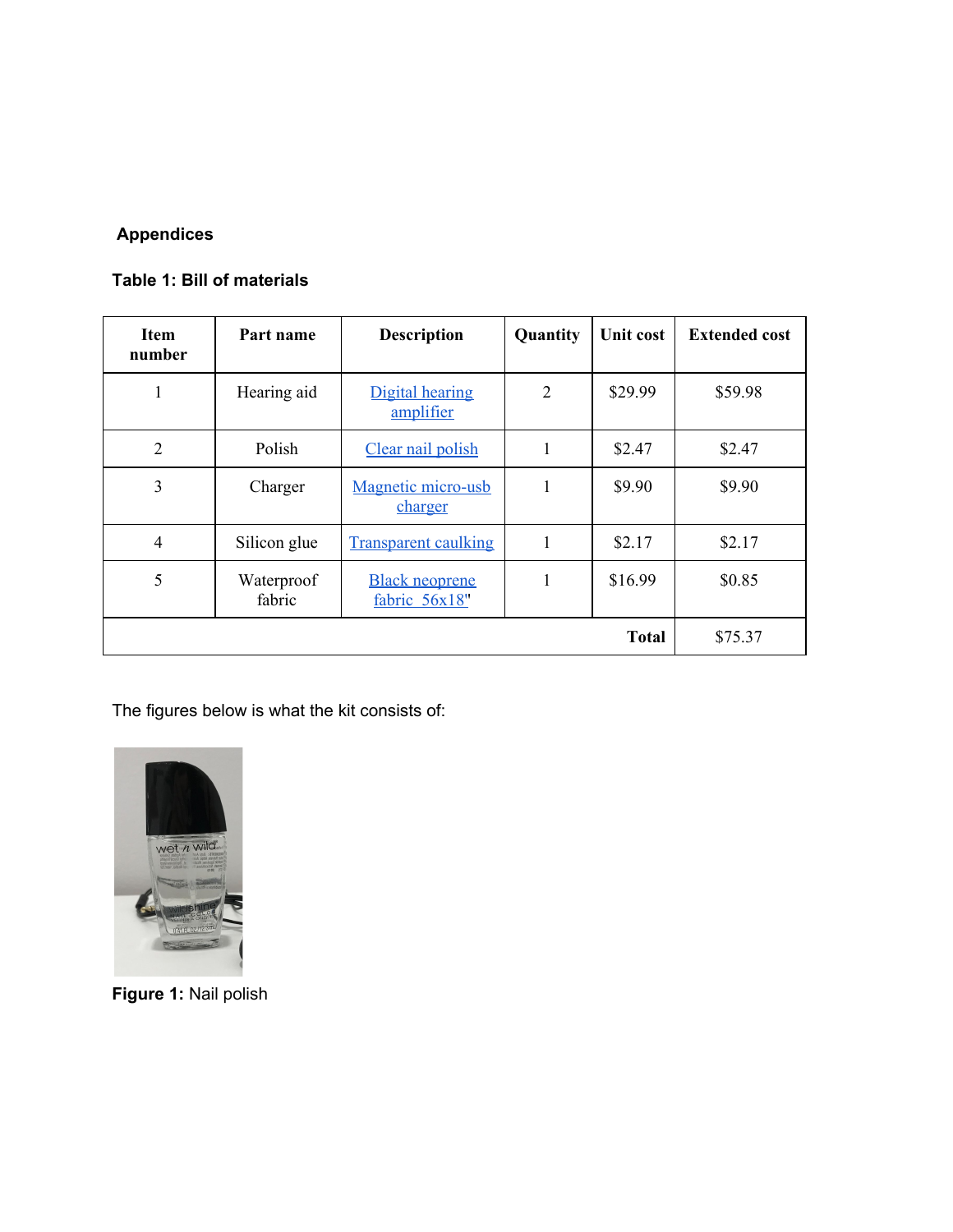

<span id="page-8-0"></span>**Figure 2:** Magnetic charger



**Figure 3:** Silicone

<span id="page-8-1"></span>

<span id="page-8-2"></span>**Figure 4:** Super Glue